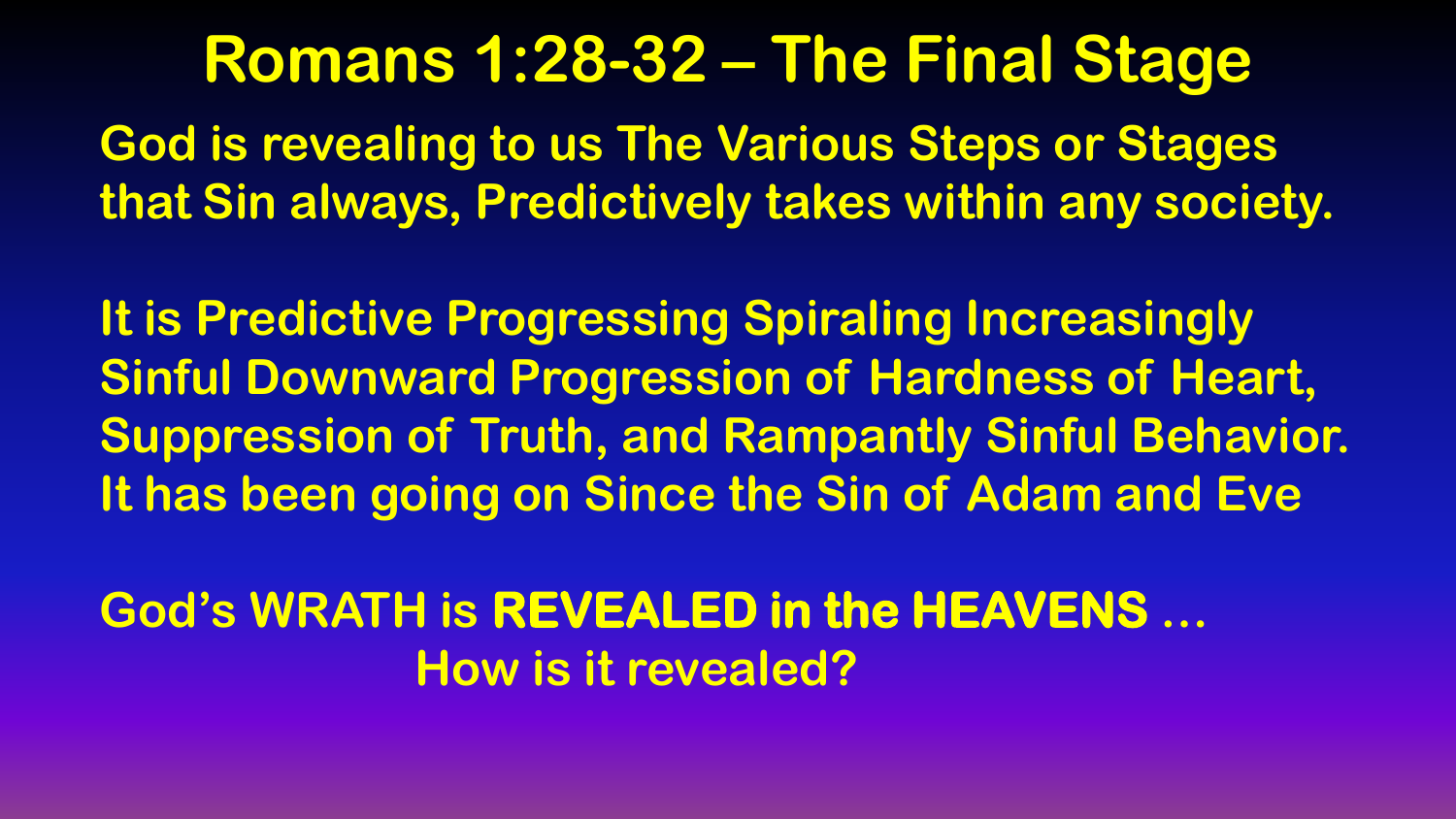**Romans 1:28-32 – The Final Stage God Revealed His Wrath against Sin (since the announcement of Genesis 3:15) of a Virgin born Redeemer who would come to judge sin, defeat Satan, and Redeem repentance sinners who would trust in Him**

**His WRATH against Sin is Revealed in the Heavens … in the Stars, in the Constellations (Psalm 19:1-4) Not only is the GOSPEL Revealed in the stars, also His Wrath is revealed… (Romans 1:18) It is a UNIVERSAL LANGUAGE to All Humans**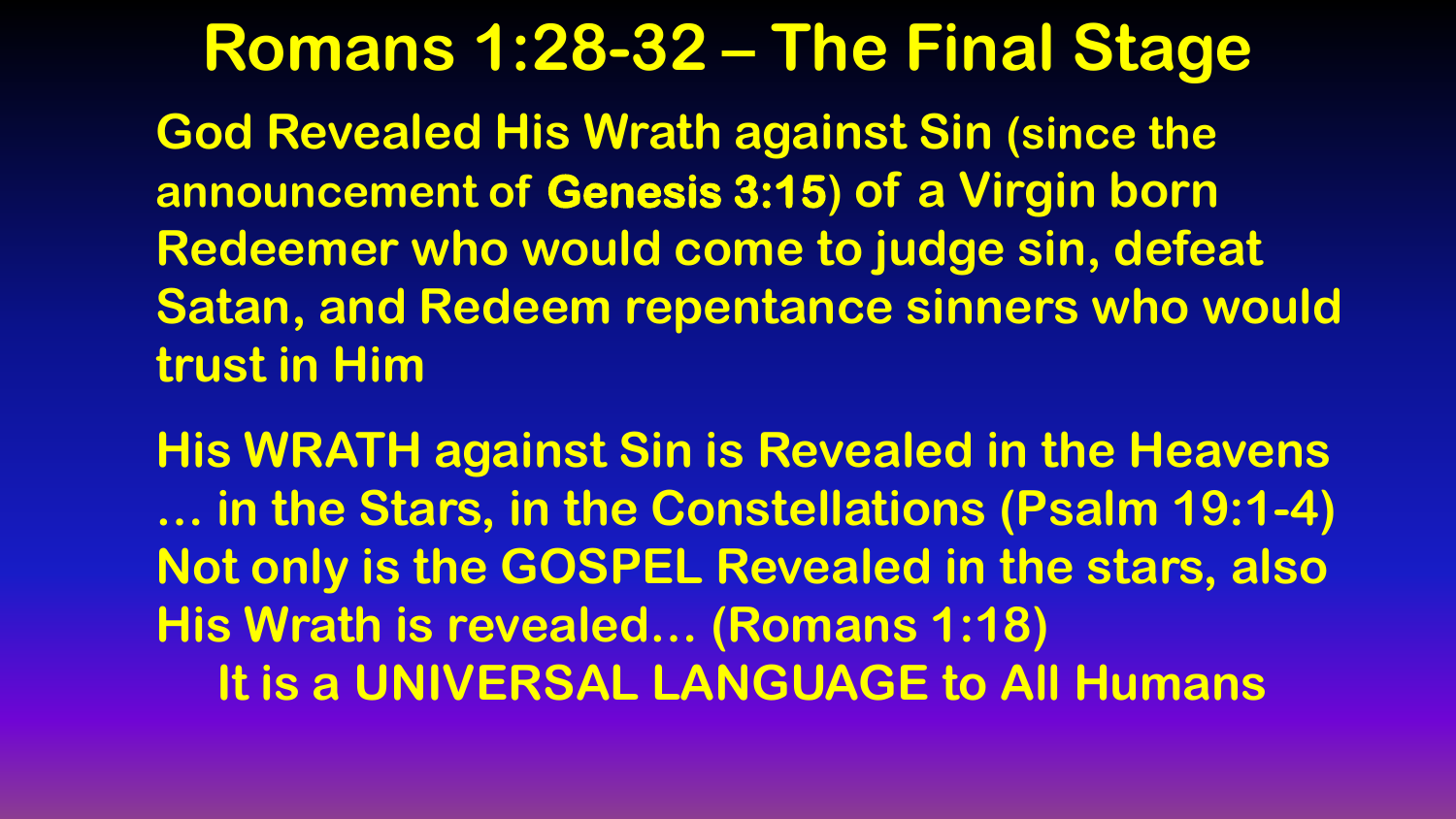**Romans 1:28-32 – The Final Stage Psalms 19:1-4 The heavens DECLARE the Glory of God; and the firmament shows His handiwork. <sup>2</sup> Day unto day utters SPEECH, and night unto night reveals KNOWLEDGE. <sup>3</sup> There is no SPEECH nor LANGUAGE where their VOICE is not HEARD. 4 Their LINE has gone out through all the earth, and their WORDS to the end of the world. Sure sounds like a Language … with WORDS A Picture Tells a 1000 Words (… they say…)**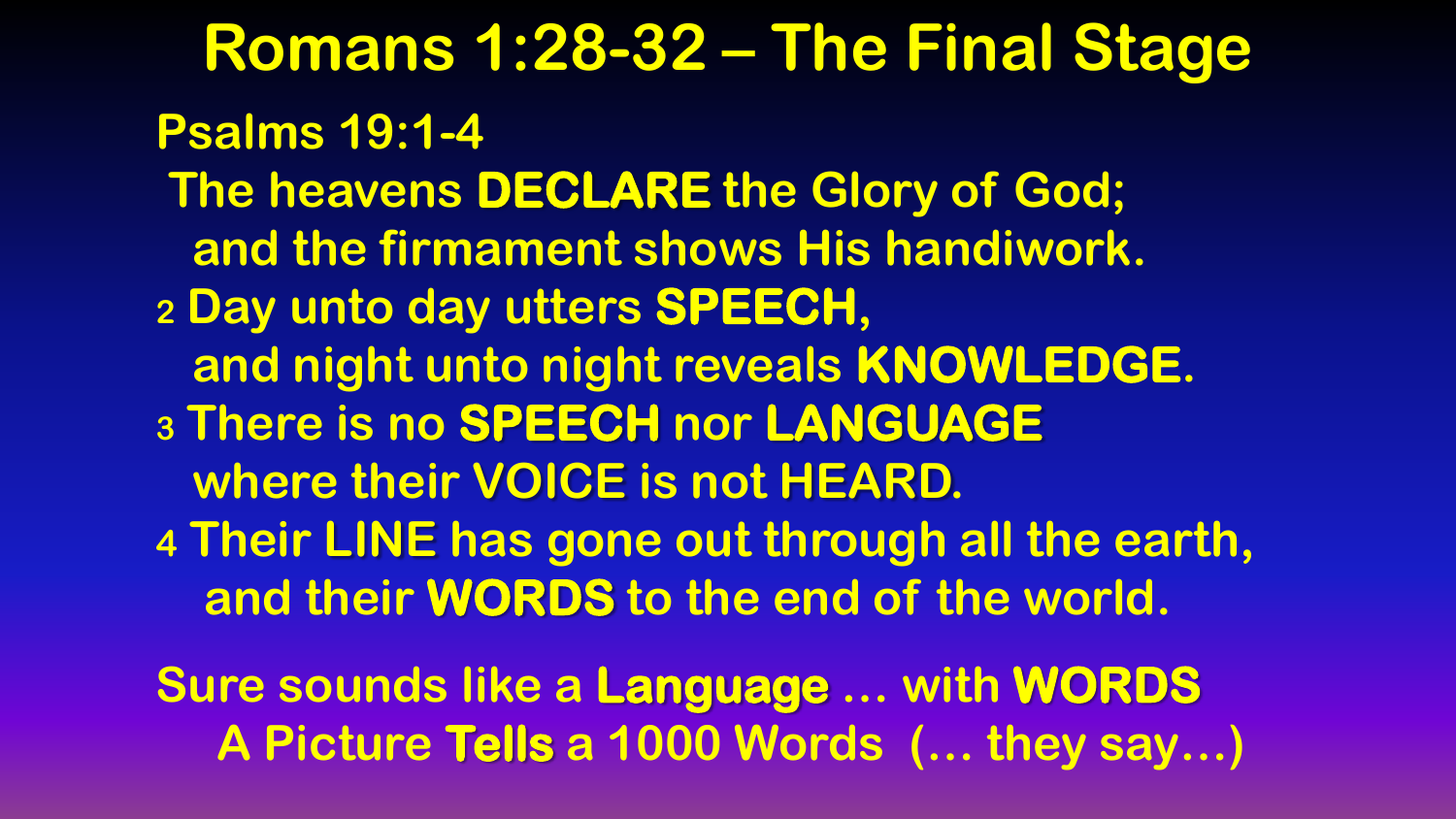**Romans 1:28-32 – The Final Stage Psalms 19:1-4 The heavens DECLARE the Glory of God; and the firmament shows His handiwork. <sup>2</sup> Day unto day utters SPEECH … Most ancient "Zodiacs" or Constellation charts start with the Virgin who gives birth to a Son who will Rule the Universe and Ends with that Son (pictured as a LION) Crushing the Head of the Serpent and being bit by the serpent on His heel in the** 

**process (see Genesis 3:15)** 

**The Predicted virgin-born Redeemer is pictured in the most ancient zodiacs … judging SIN as well.**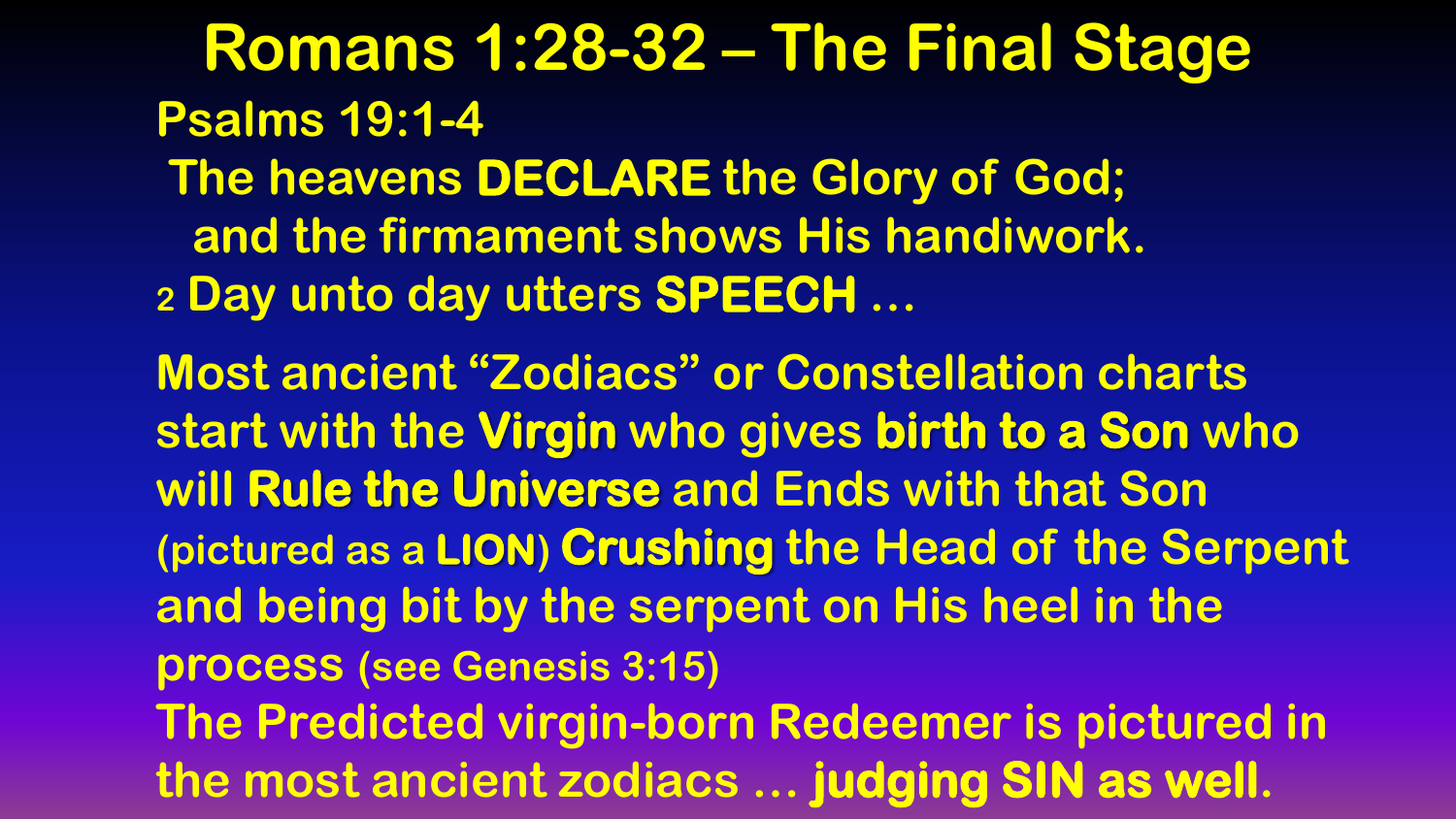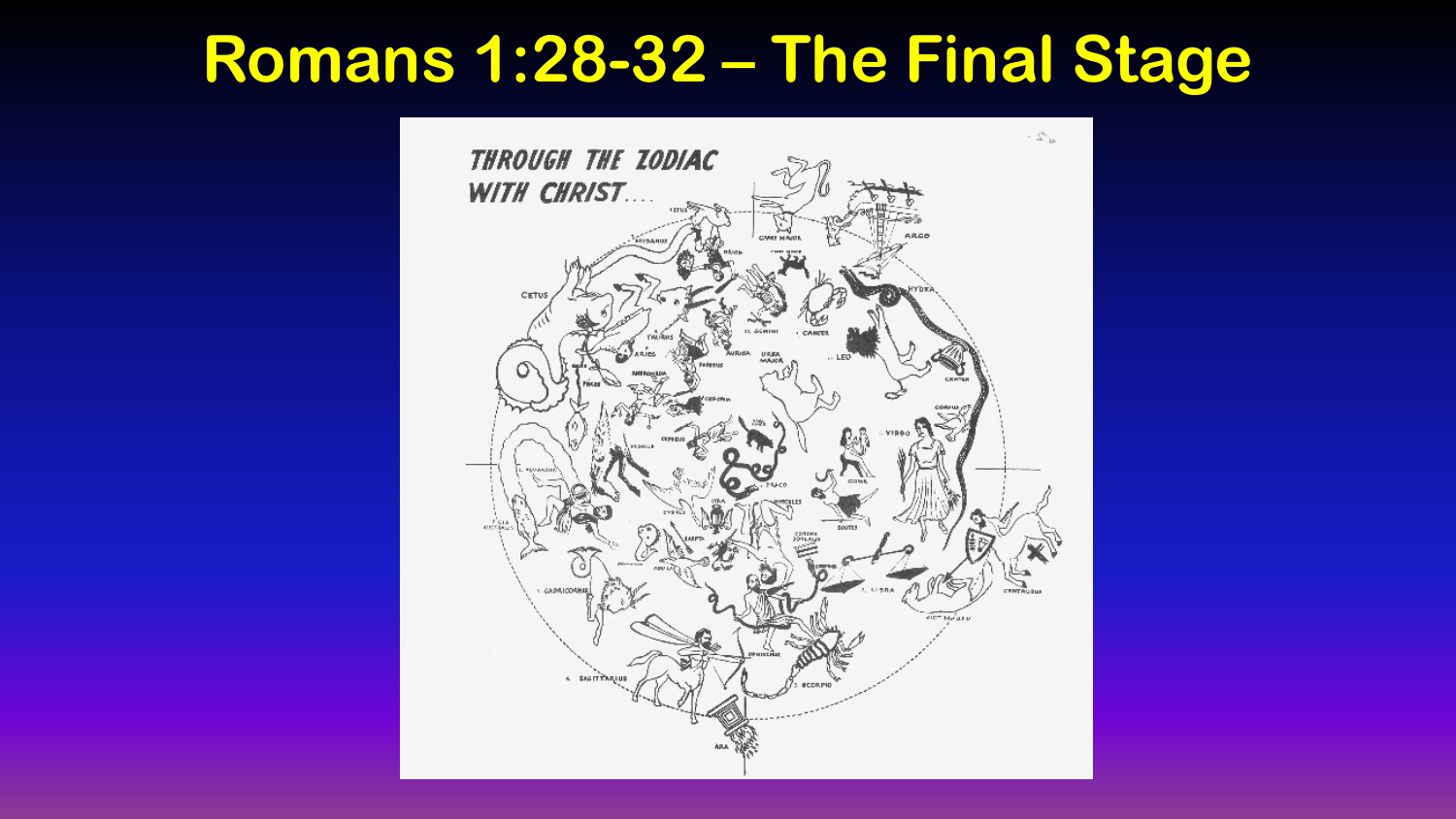**God's WRATH against Sin is justified and it led to:**

- **the World-Wide Flood of Noah's time**
- **the Confusion of Languages at BABEL**
- **the Destruction of Sodom and Gomorrah and her other "sister cities" …**

**We must remember that this WAR is about TWO Cities …** 

 **1. Babylon (BABEL -the House of BEL / Ba'al) 2. Jerusalem (God's Chosen City – Redemption) The Rest of the Bible describes this War from Genesis 10 thru the end of the Book of Revelation**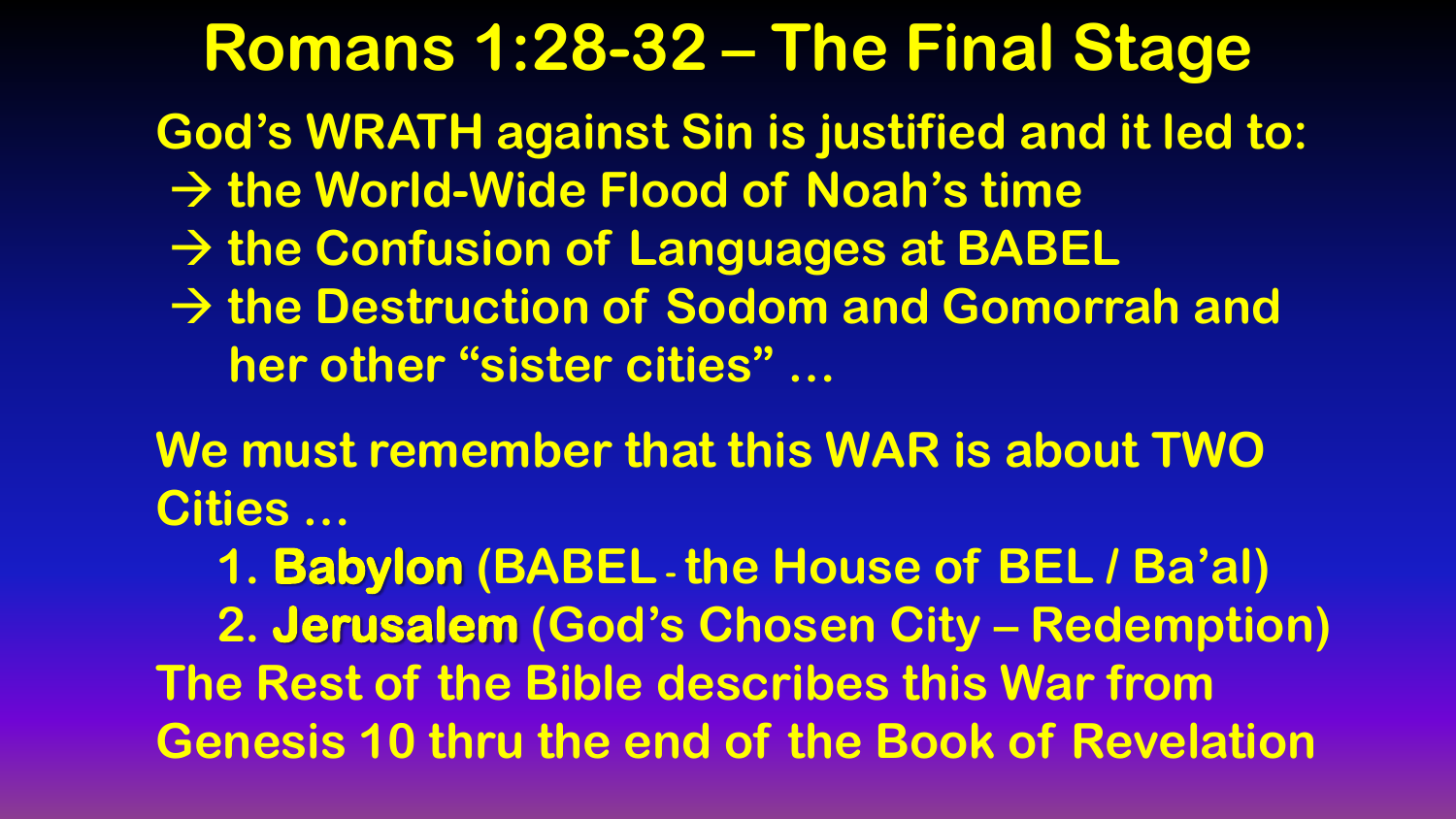**God is revealing to us The Various Steps or Stages that Sin always, Predictively takes within any society.**

**It ALWAYS starts with the Suppression of Truth in Unrighteousness. Once that takes place it is predictive, what Stages will take place next.**

**The ROOT Truth to Go First is GOD … That He exists, That He Created the Universe, That we are Owned by Him… that we should OBEY HIM, etc…**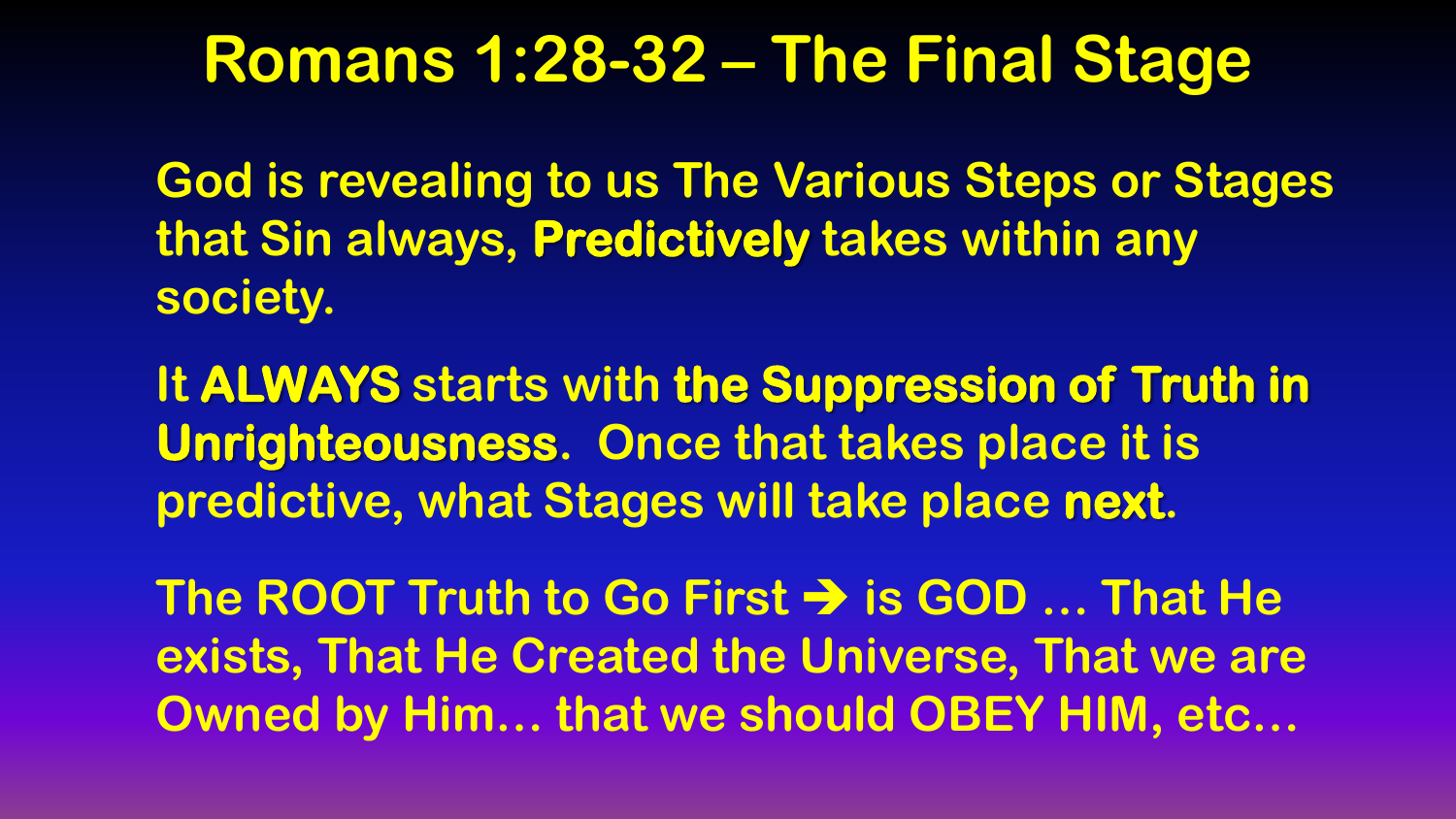**1st Stage → IDOLATRY → Worshipping anything else** 

God is Replaced with **Communist Code is Replaced with** 

**God is no longer honored as God in that society, people group, culture**

**God is no longer thanked for all He has done for all of mankind, etc. (Romans 1:18-23)**

**Breaking of the 1<sup>st</sup> thru 4<sup>th</sup> Commandments**  $\rightarrow$  **worship other gods, created images of gods, etc…**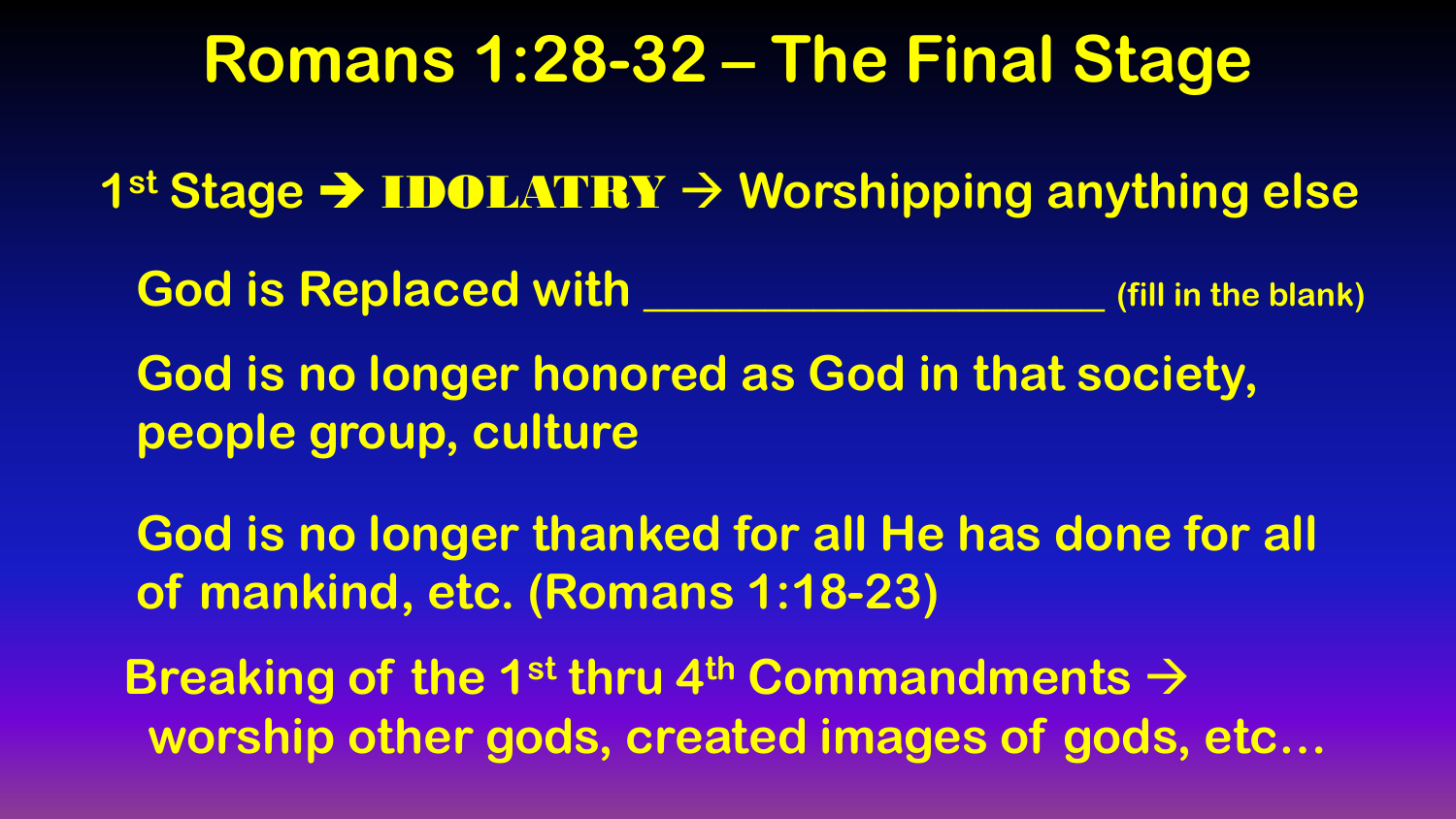**Romans 1:28-32 – The Final Stage 2<sup>nd</sup> Stage → IMMORALITY → Romans 1:24-25** 

- **God gives them up to the lusts of their hearts (sinful lusts and desires)**
- **They dishonor their bodies (if we don't honor God as God, we will end up dishonoring ourselves)**
- **They exchanged the Truth about God for the LIE**
- **They go along with the crowd because of "fears" … peer pressures … don't rock the boat…**
- **Breaking of the 7<sup>th</sup> & 10<sup>th</sup> Commandments**  $\rightarrow$ **Adultery, Fornication, Coveting a neighbor's wife, etc.**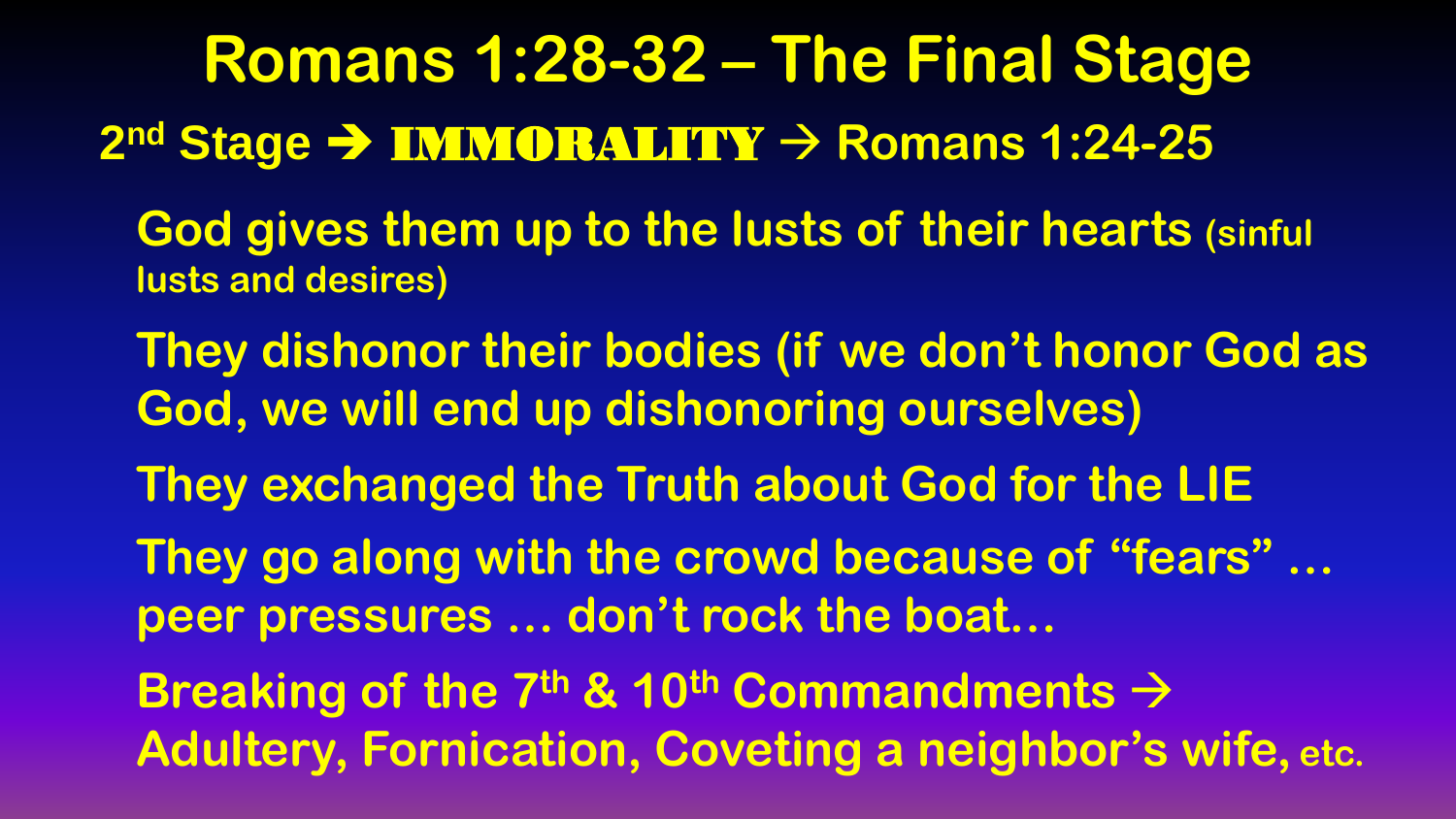**3 rd Stage**  SEXUAL PERVERSION **UNNATURAL Romans 1:26-27 – abomination – unnatural - wrong It is against God's Original Plan for Male and Female relationships and Marriage (Genesis 2:24) It is against nature → unnatural (ref.:** 

 **Leviticus 18:22; 20:13; 1 Cor. 6:9-11; 1 Tim. 1:8-11)**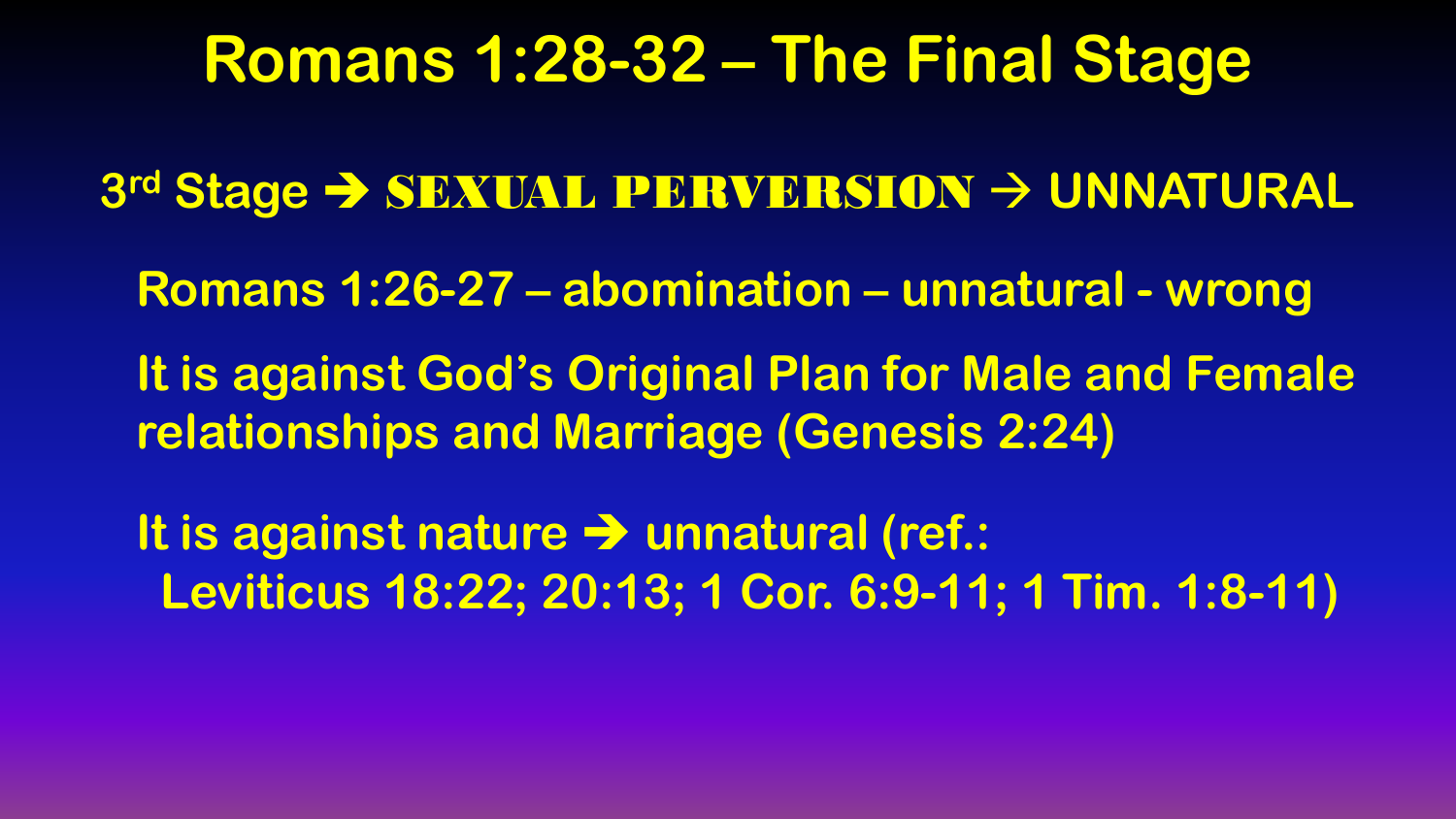**Seeking Approval of ALL SIN This Signals The END of That Society** 

**FULL of ARROGANCE, TYRANNY, PRIDE, BOASTERS, DESPISERS of those that do Good… Romans 1:28-32 and 2 Timothy 3:1-5**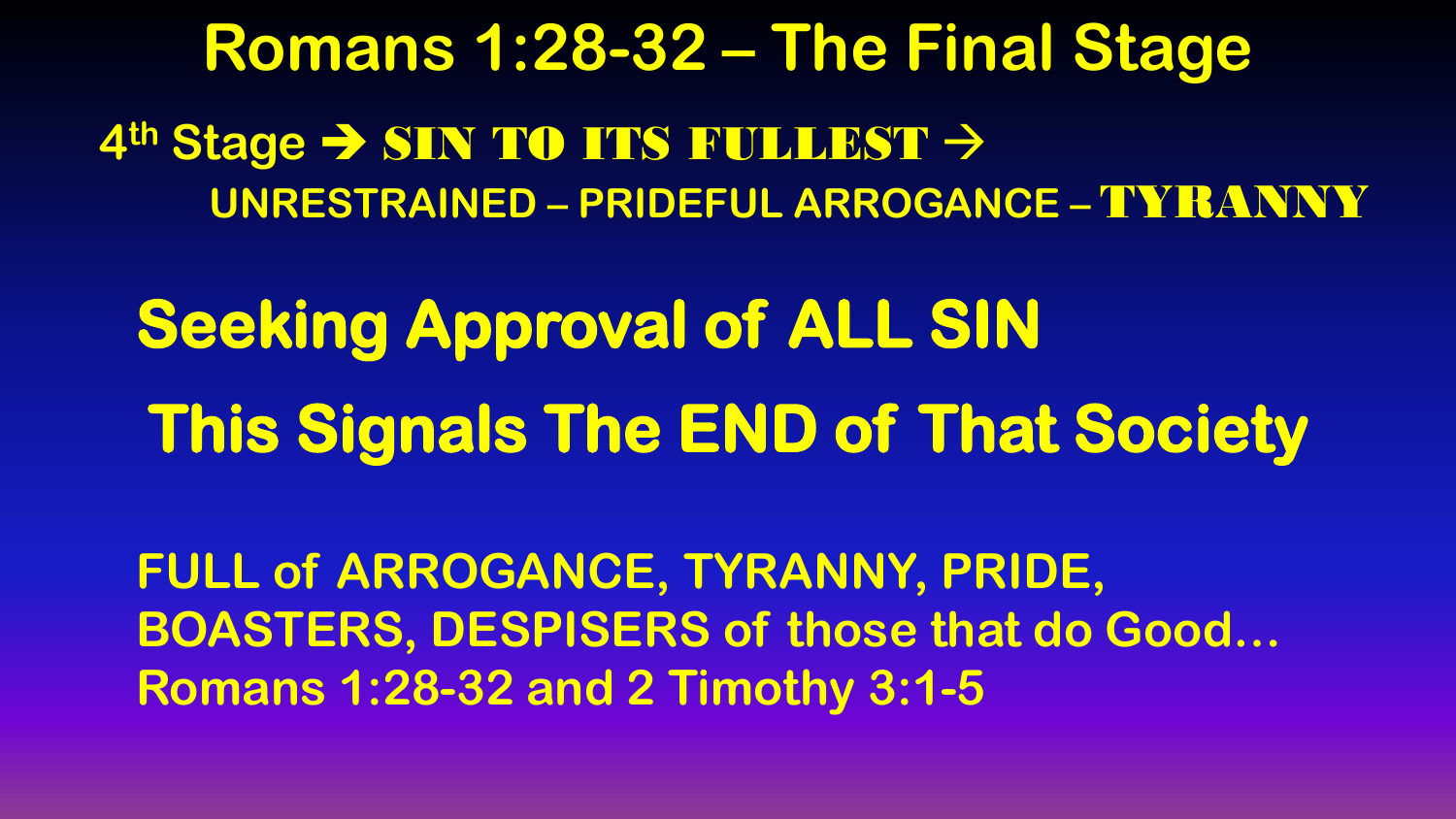### **Romans 1:28-32 – The Final Stage 4<sup>th</sup> Stage → SIN TO ITS FULLEST → UNRESTRAINED – PRIDEFUL ARROGANCE –** TYRANNY **Romans 1:28-32. <sup>28</sup>And even as they did not like to retain God in their knowledge, God GAVE THEM OVER to A DEBASED MIND, to do those things which are not fitting; <sup>29</sup>being filled with all unrighteousness, sexual immorality, wickedness, covetousness, maliciousness; full of envy, murder, strife, deceit, evil-mindedness; they are whisperers, <sup>30</sup>backbiters, haters of God, violent, PROUD, boasters, inventors of evil things, disobedient to parents, <sup>31</sup>undiscerning, untrustworthy, unloving, unforgiving, unmerciful; <sup>32</sup>who, knowing the righteous judgment of God, that those who practice such things are deserving of death, NOT ONLY DO THE SAME BUT ALSO APPROVE OF THOSE WHO PRACTICE THEM. (that is when TYRANNY starts)**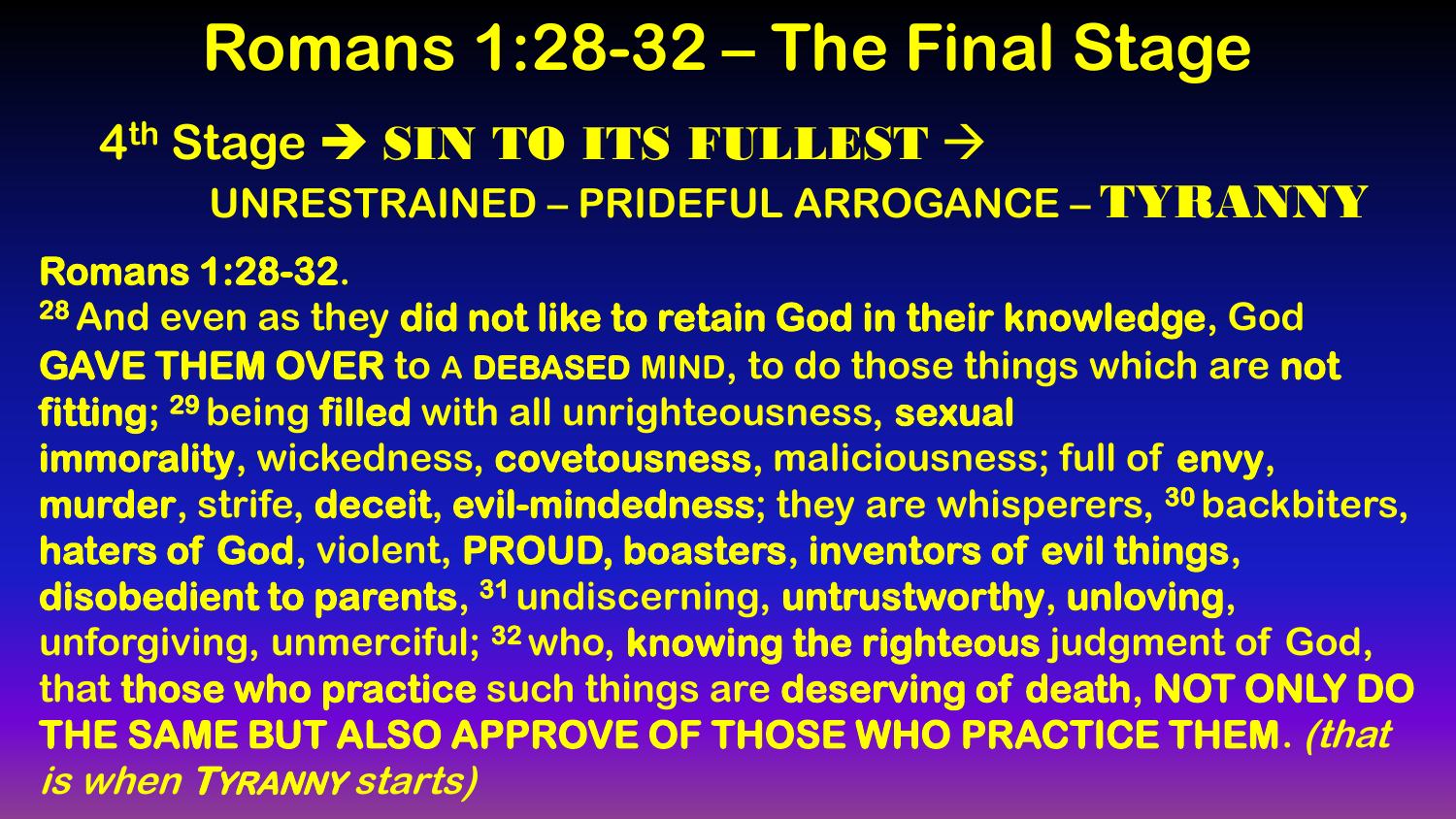#### **2 Timothy 3:1-5:**

**But know this, that in THE LAST DAYS perilous times will come: <sup>2</sup> For men will be lovers of themselves, lovers of money, boasters, PROUD, blasphemers, disobedient to parents, unthankful, unholy, <sup>3</sup> unloving, unforgiving, slanderers, without self-control, brutal, despisers of good, <sup>4</sup> traitors, headstrong, haughty, LOVERS OF PLEASURE RATHER THAN LOVERS OF GOD, <sup>5</sup> having a form of godliness but denying its power. And from such people turn away!**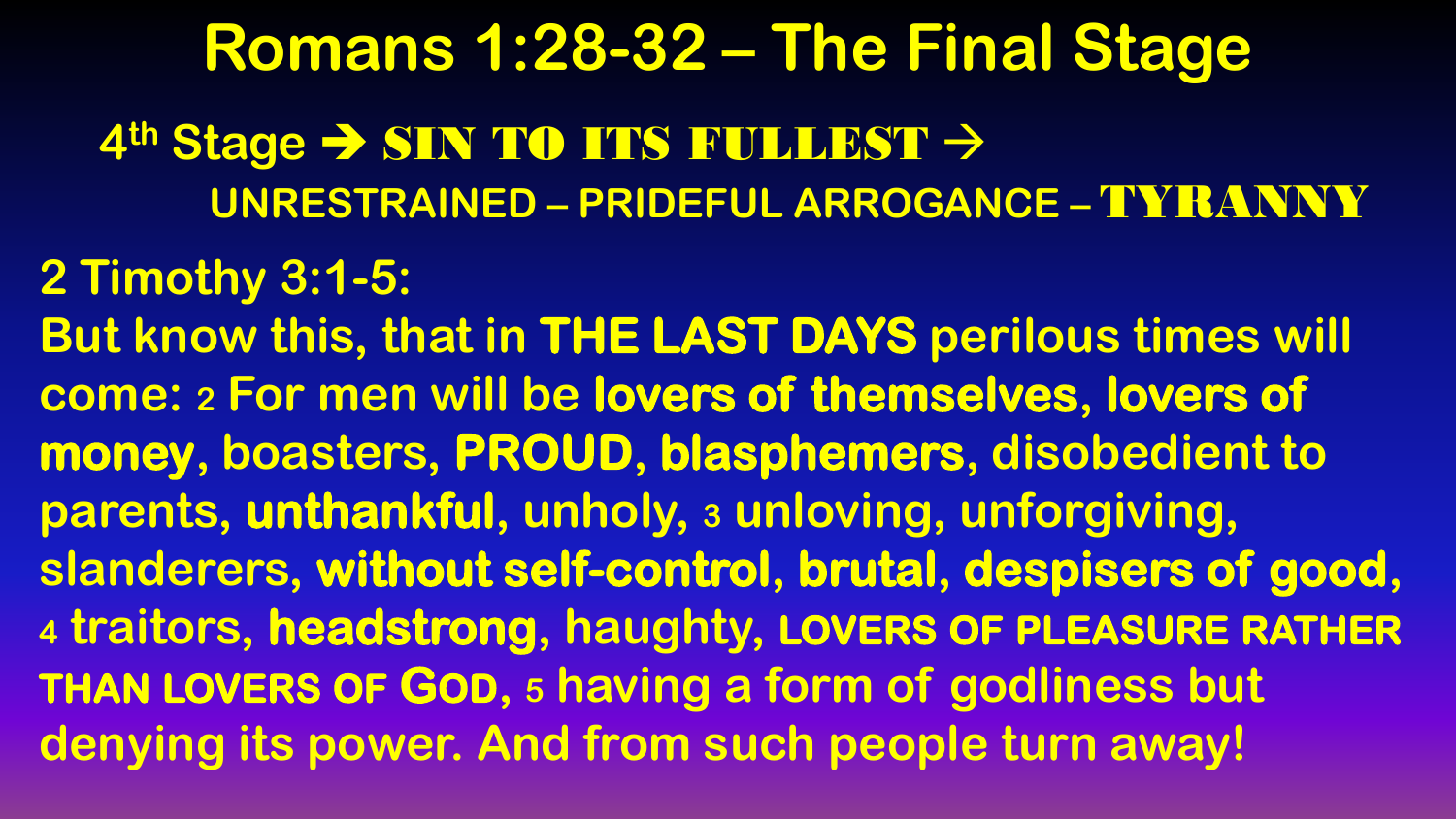**Romans 1:28-32 – The Final Stage 4<sup>th</sup> Stage → SIN TO ITS FULLEST → UNRESTRAINED – PRIDEFUL ARROGANCE –** TYRANNY **Throwing God & His Word out of Everything - "did not like to RETAIN GOD IN THEIR KNOWLEDGE" – This is a Systematic Progressive, PREDICTIVE AGENDA. Thrown Out of Public School, out of Public Life – throwing out the 10 Commandments, Prayer, Bible, etc. "despisers of good" best translated as "despisers of those that do good" [2 Timothy 3:3] It is an irrational bitterness & hatred of "those that do good" this is the ROOT of persecution.**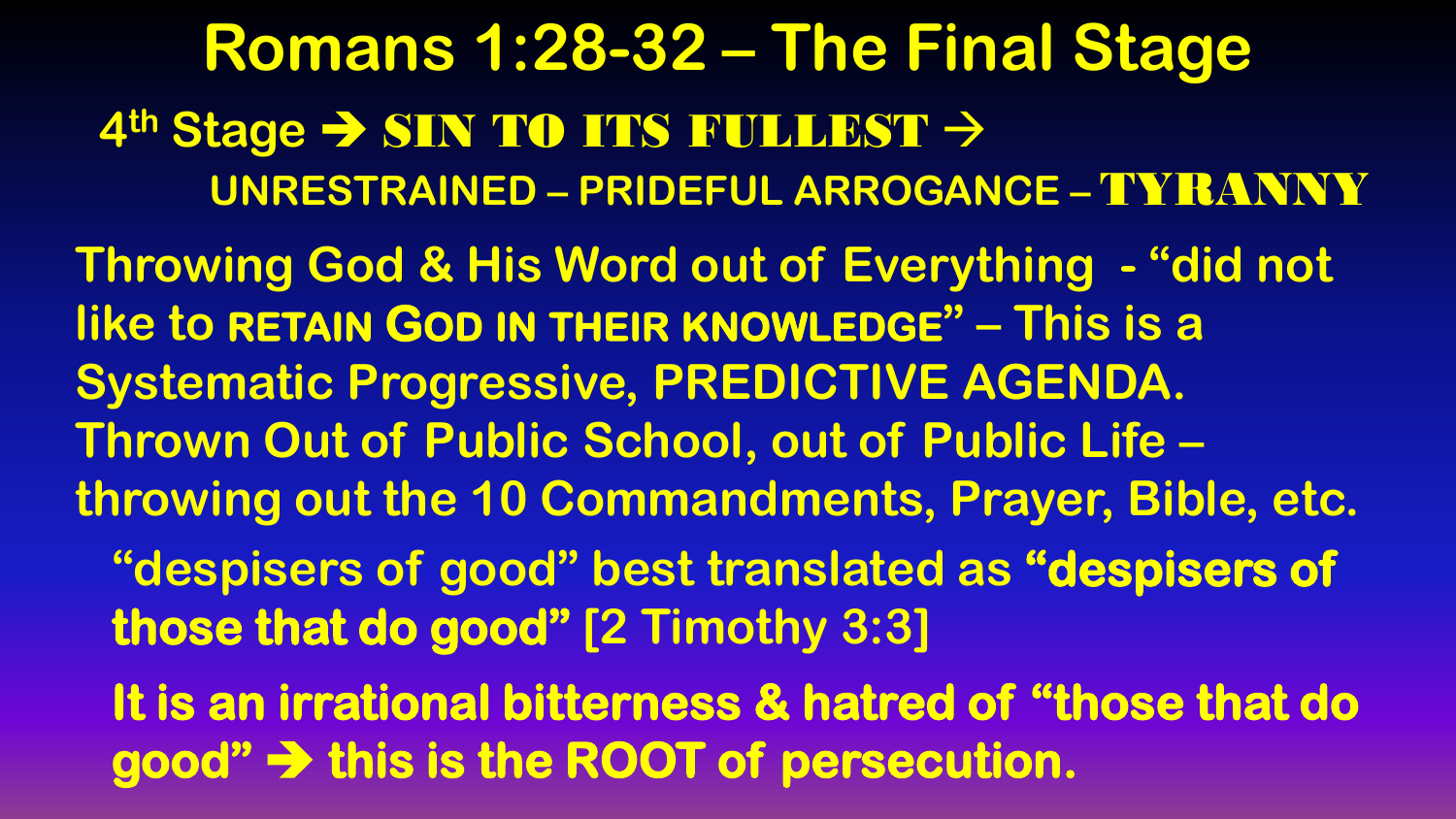**The 4th Stage is when that Society, as a whole, is rapidly moving toward Massive Approval of every kind of sinful behavior and belief FORCING (i.e. Tyranny) everyone to go along with it, or else they will suffer the full weight of the "law". Romans 1:32 knowing the righteous judgment of God, that those who practice such things are deserving of death, NOT ONLY DO THE SAME BUT ALSO APPROVE OF THOSE WHO PRACTICE THEM.**  $\rightarrow$  this always, always **leads to Tyranny, Despotism, and to their total destruction.**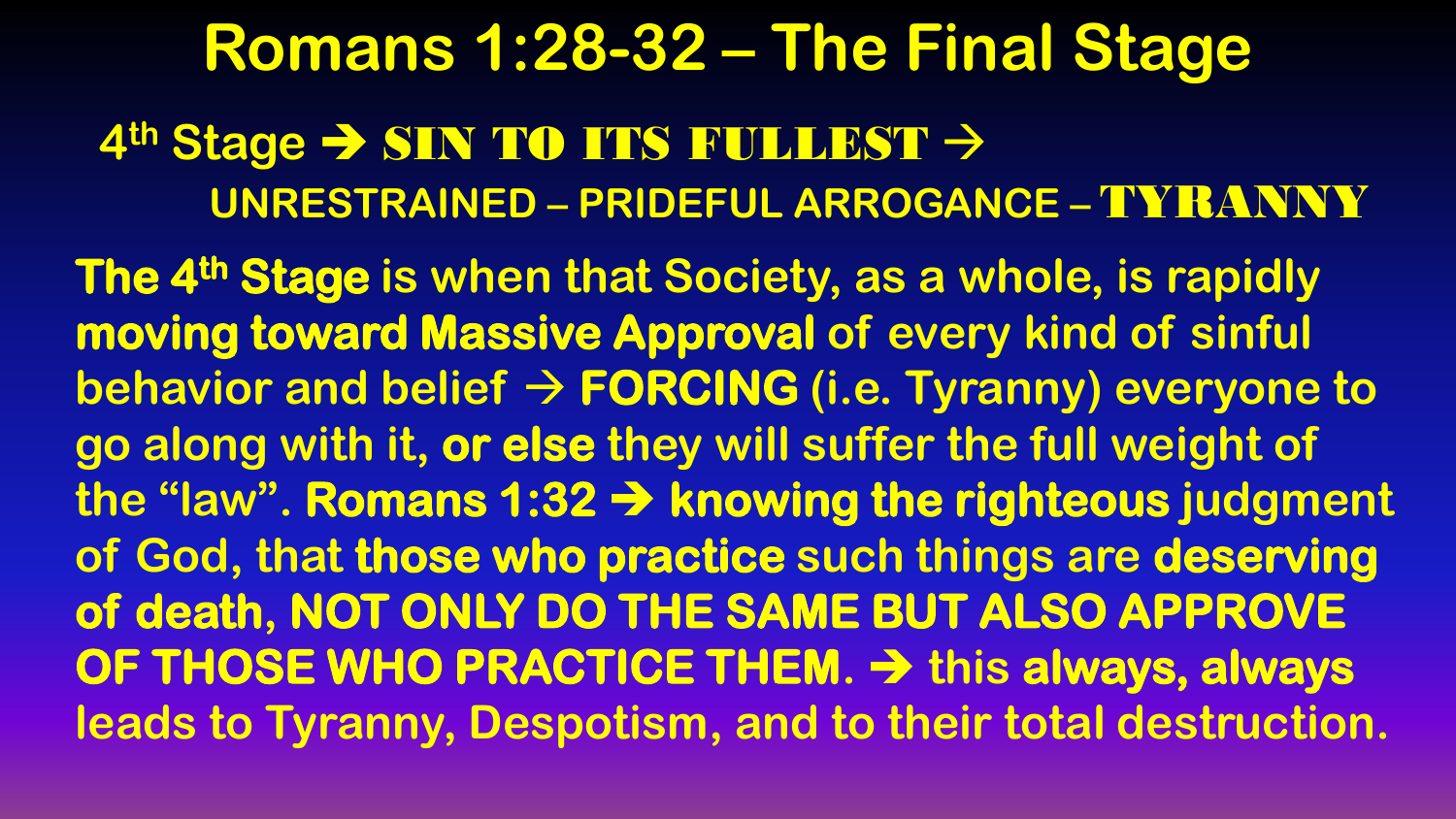**This 4th and Final Stage, is the Stage of Tyranny of FORCING THE APPROVAL of all kinds of godless, sinful, ungodly, unrighteous behaviors and beliefs upon a society and making sure everyone approves of this, with no one allowed to object to it, otherwise there will be consequences. Rampant, Increasing Persecution occurs at this stage. Persecution NEVER happens when Christians stay silent and turn a blind eye. It ONLY occurs when Christians Speak Out, Expose Evil, and Proclaim the Gospel of Jesus Christ. FEAR keeps us SILENT. "I AM NOT ASHAMED OF THE GOSPEL OF JESUS CHRIST" (Rom. 1:16-17; Matt. 10:11-33 / Mark 8:34-38) The FEAR of Persecution causes "good people" to be silent. The Goal is to shut us up. We are almost here in the USA … now. (Think of ancient Greece, Rome, Hitler's Germany, Sodom & Gomorrah …)**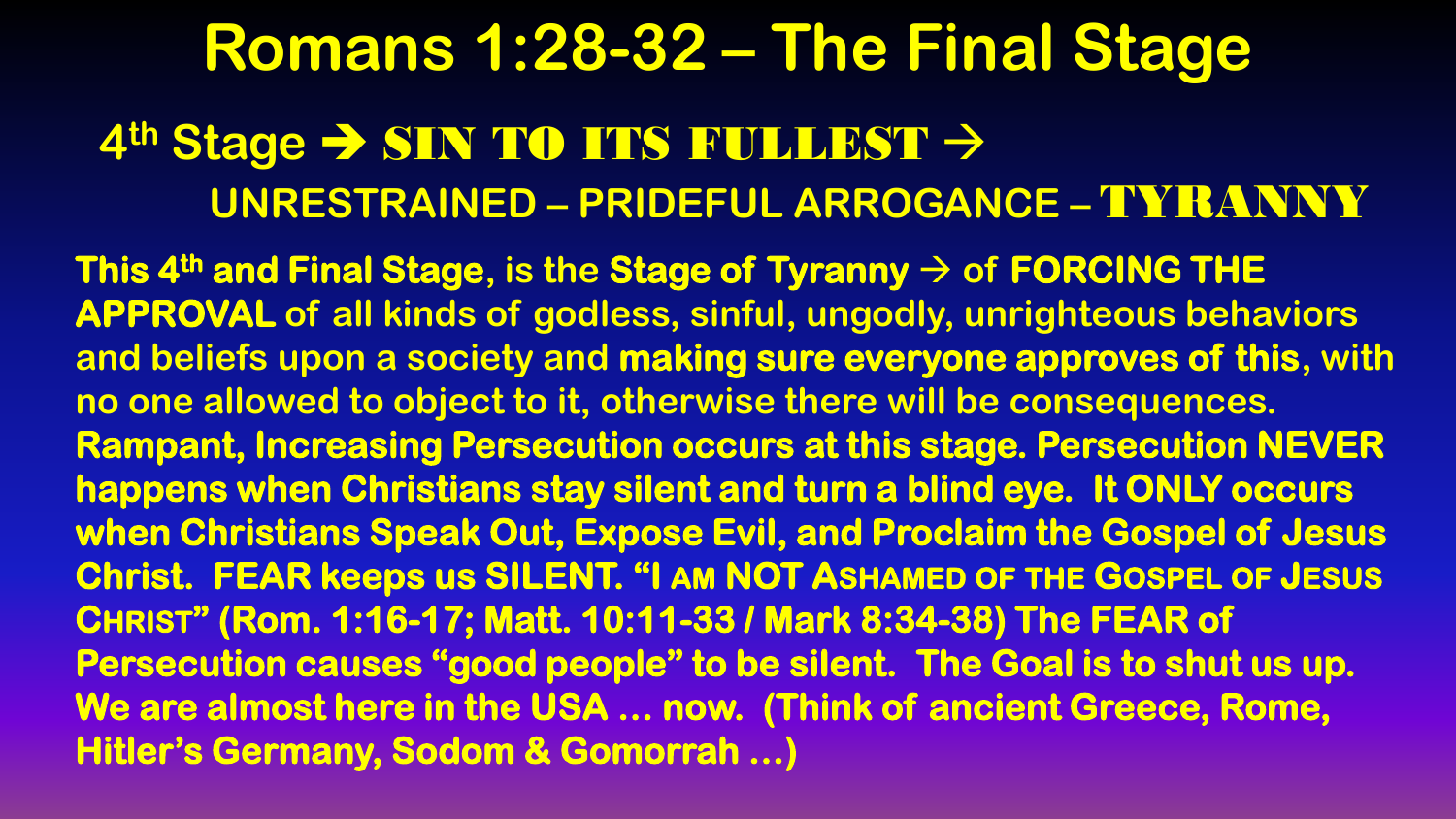**<sup>34</sup>When Jesus called the people to Himself, with His disciples also, He said to them, "Whoever desires to come after (i.e.: to follow) Me, let him deny himself, and take up his cross, and follow Me. <sup>35</sup>For whoever desires to save his life will lose it, but whoever loses his life for My sake AND the gospel's will save it. <sup>36</sup>For what will it profit a man if he gains the whole world, and loses his own soul? <sup>37</sup>Or what will a man give in exchange for his soul? <sup>38</sup>For whoever is ASHAMED of Me AND My Words in this adulterous and sinful generation, of him the Son of Man also will be ASHAMED when He comes in the glory of His Father with the holy angels."**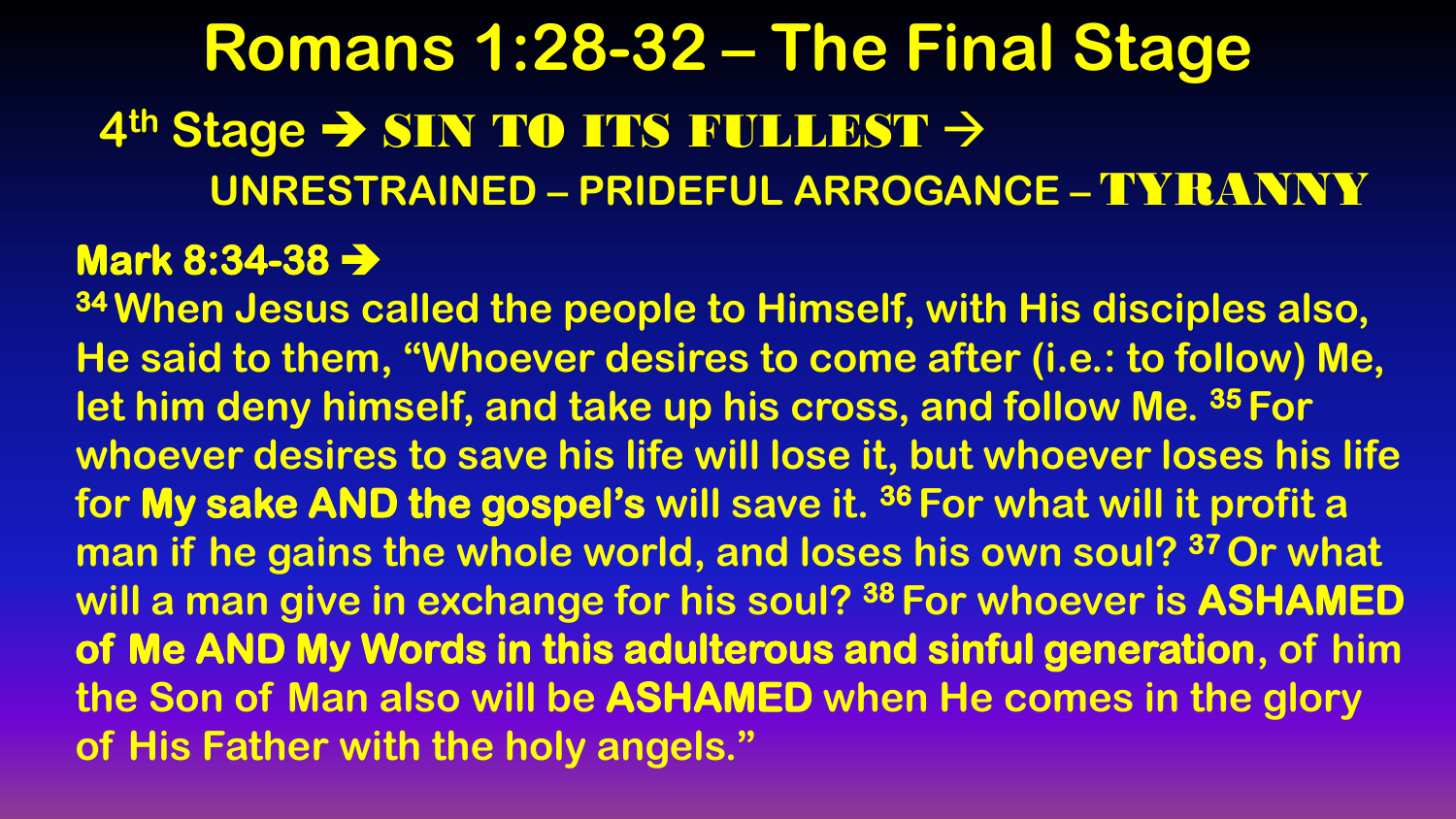**Romans 1:28-32 – The Final Stage 4<sup>th</sup> Stage → SIN TO ITS FULLEST → UNRESTRAINED – PRIDEFUL ARROGANCE –** TYRANNY **Matthew 10:27-28, 32-33 (in the greater context of Matthew 10:11-42) <sup>27</sup>"Whatever I tell you in the dark, speak in the light; and what you hear in the ear, preach on the housetops. <sup>28</sup>And DO NOT FEAR THOSE WHO KILL the body but cannot kill the soul. But RATHER FEAR HIM who is able to destroy both soul and body in hell. … <sup>32</sup>"Therefore whoever confesses Me before men, him I will also confess before My Father who is in heaven. <sup>33</sup>But whoever denies Me before men, him I will also deny before My Father who is in heaven."**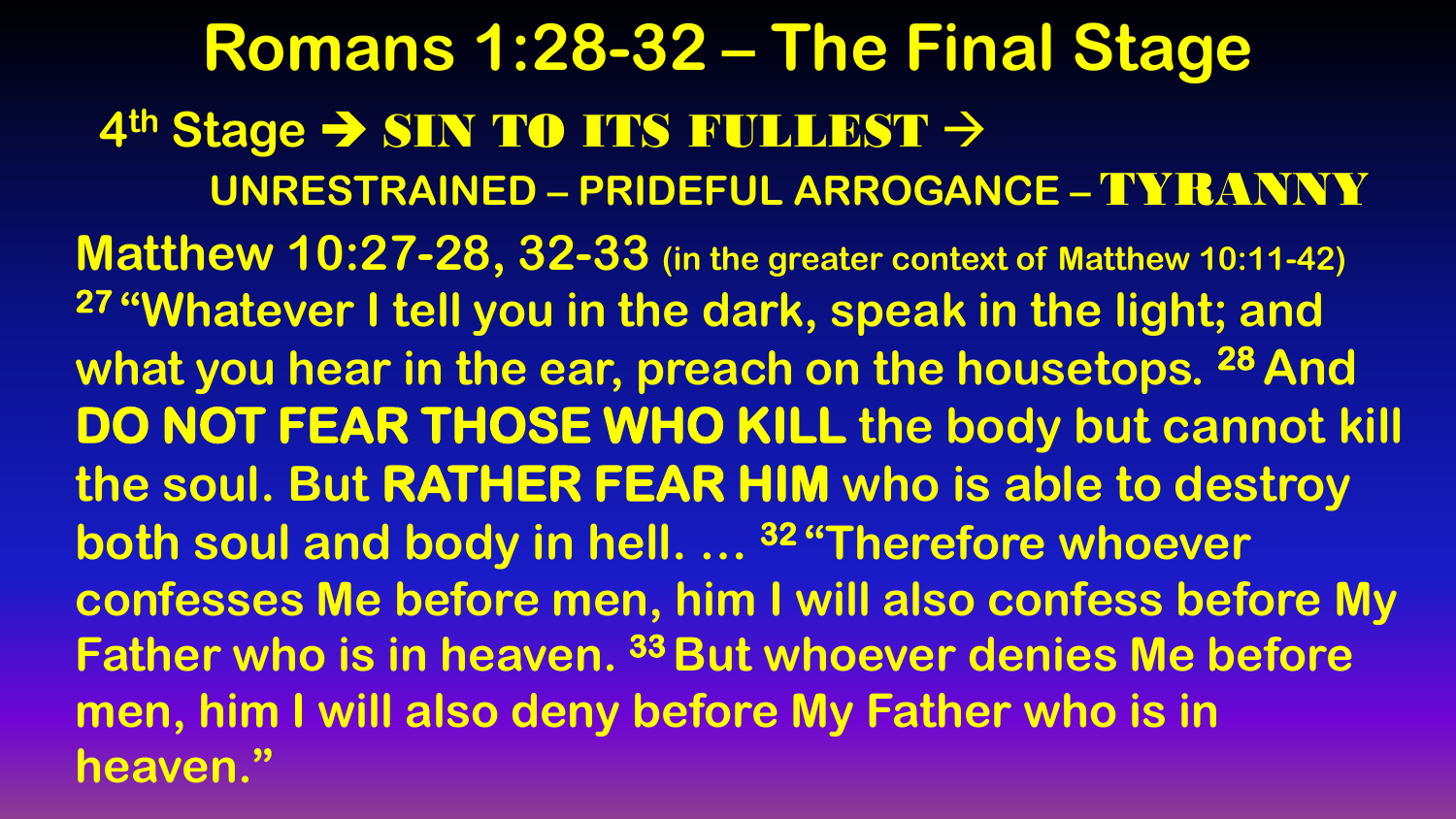**This 4th and Final Stage, is the Stage of Tyranny of FORCING THE APPROVAL of all kinds of godless, sinful, ungodly, unrighteous behaviors and beliefs upon a society and making sure everyone approves of this, with no one allowed to object to it, otherwise there will be consequences. Rampant, Increasing Persecution occurs at this stage. Persecution NEVER happens when Christians stays silent and turns a blind eye. It ONLY occurs when Christians Speak Out, Expose Evil, and Proclaim the Gospel of Jesus Christ. FEAR keeps us SILENT. "I AM NOT ASHAMED OF THE GOSPEL OF JESUS CHRIST" (Rom. 1:16-17; Matt. 10:11-33 / Mark 8:34-38) The FEAR of Persecution causes "good people" to be SILENT. THE GOAL IS TO SHUT US UP. We are almost FULLY at this STAGE right now, in the USA. We NEED to Be BOLD and on our Knees… PRAYING BODLY**